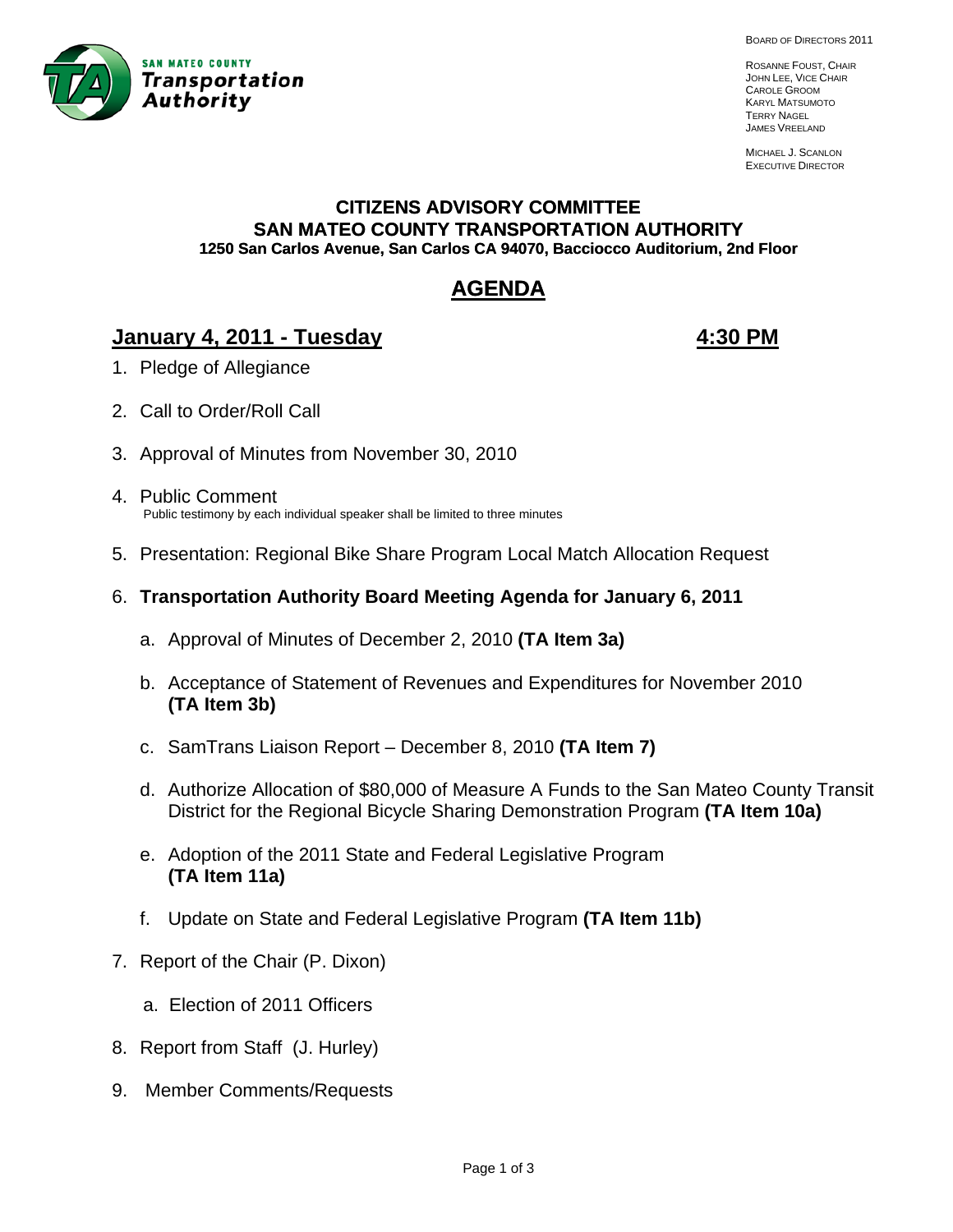- 10. Date, Time and Place of Next Meeting: Tuesday, February 1, 2011 at 4:30 p.m., San Mateo County Transit District Administrative Building, Bacciocco Auditorium, 2<sup>nd</sup> Floor, 1250 San Carlos Avenue, San Carlos, CA 94070
- 11. Adjournment

*All items on this agenda are subject to action* 

CAC MEMBERS: Barbara Arietta (Vice Chair) · Jim Bigelow · Pat Dixon (Chair) · John Fox · Rich Hedges · Randall Hees · Elizabeth Lasensky · Austin Mader-Clark · Doris Maez · Daniel Mensing · Larry Shaine · April Vargas · James Whittemore · Paul Young · George Zimmerman

Members of the public are welcome to attend the teleconference location at 2405 Kalanianaole Avenue, PH11, Hilo, HI 96720: Rich Hedges, Tel: 808-935-9260.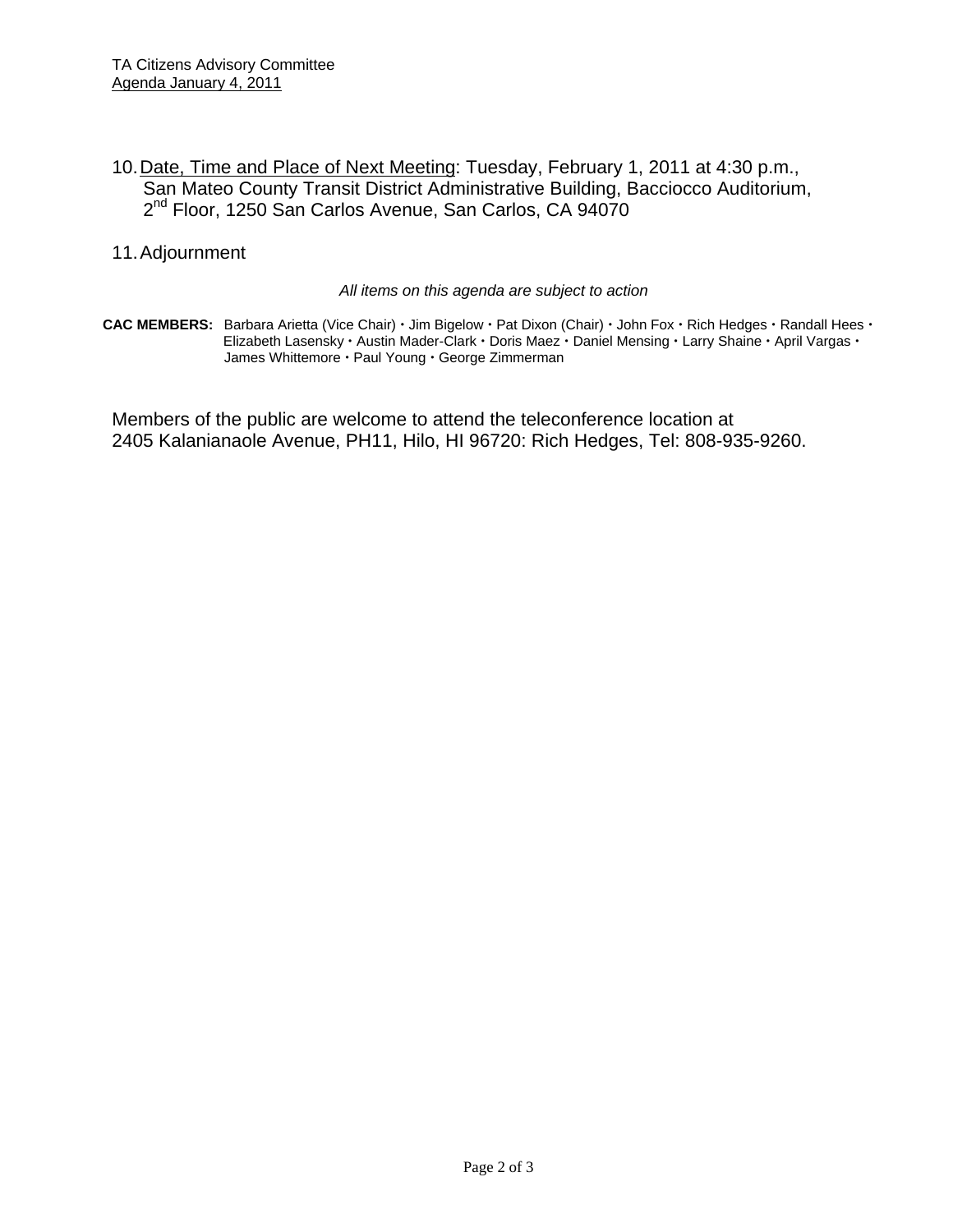## *INFORMATION TO THE PUBLIC*

If you have questions on the agenda, please contact the Assistant District Secretary at 650-508-6223. Assisted listening devices are available upon request. Agendas are available on the Transportation Authority Website at [www.smcta.com.](http://www.smcta.com/)

#### *Date and Time of Boards and Advisory Committee Meetings*

San Mateo County Transportation Authority (TA) Committees and Board: First Thursday of the month, 5 p.m. Transportation Authority Citizens Advisory Committee (CAC): Tuesday preceding first Thursday of the month, 4:30 p.m. Date, time and location of meetings may be changed as needed.

#### *Location of Meeting*

The San Mateo County Transit District Administrative Office is located at 1250 San Carlos Ave., San Carlos, which is one block west of the San Carlos Caltrain Station on El Camino Real, accessible by SamTrans bus Routes: 260, 295, 390, 391, KX. [Click here for map.](http://maps.google.com/maps?f=q&hl=en&geocode=&q=1250+San+Carlos+Ave,+San+Carlos,+CA+94070&sll=37.0625,-95.677068&sspn=33.077336,56.25&ie=UTF8&ll=37.507394,-122.261996&spn=0.008085,0.013733&z=16)

#### *Public Comment*

If you wish to address the Citizens Advisory Committee, please fill out a speaker's card located on the agenda table. If you have anything that you wish distributed to the Citizens Advisory Committee and included for the official record, please hand it to the Assistant Authority Secretary, who will distribute the information to the Committee members and staff.

Members of the public may address the Citizens Advisory Committee on non-agendized items under the Public Comment item on the agenda. Public testimony by each individual speaker shall be limited to three minutes and items raised that require a response will be deferred for staff reply.

#### *Accessibility for Individuals with Disabilities*

Upon request, the TA will provide for written agenda materials in appropriate alternative formats, or disability-related modification or accommodation, including auxiliary aids or services, to enable individuals with disabilities to participate in public meetings. Please send a written request, including your name, mailing address, phone number and brief description of the requested materials and a preferred alternative format or auxiliary aid or service at least two days before the meeting. Requests should be mailed to Rosemary Lake at San Mateo County Transportation Authority, 1250 San Carlos Avenue, San Carlos, CA 94070-1306; or email to **[cacsecretary@smcta.com](mailto:cacsecretary@smcta.com)**; or by phone at 650-508-6223, or TDD 650-508-6448.

#### *Availability of Public Records*

All public records relating to an open session item on this agenda, which are not exempt from disclosure pursuant to the California Public Records Act, that are distributed to a majority of the legislative body will be available for public inspection at 1250 San Carlos Avenue, San Carlos, CA 94070-1306, at the same time that the public records are distributed or made available to the legislative body.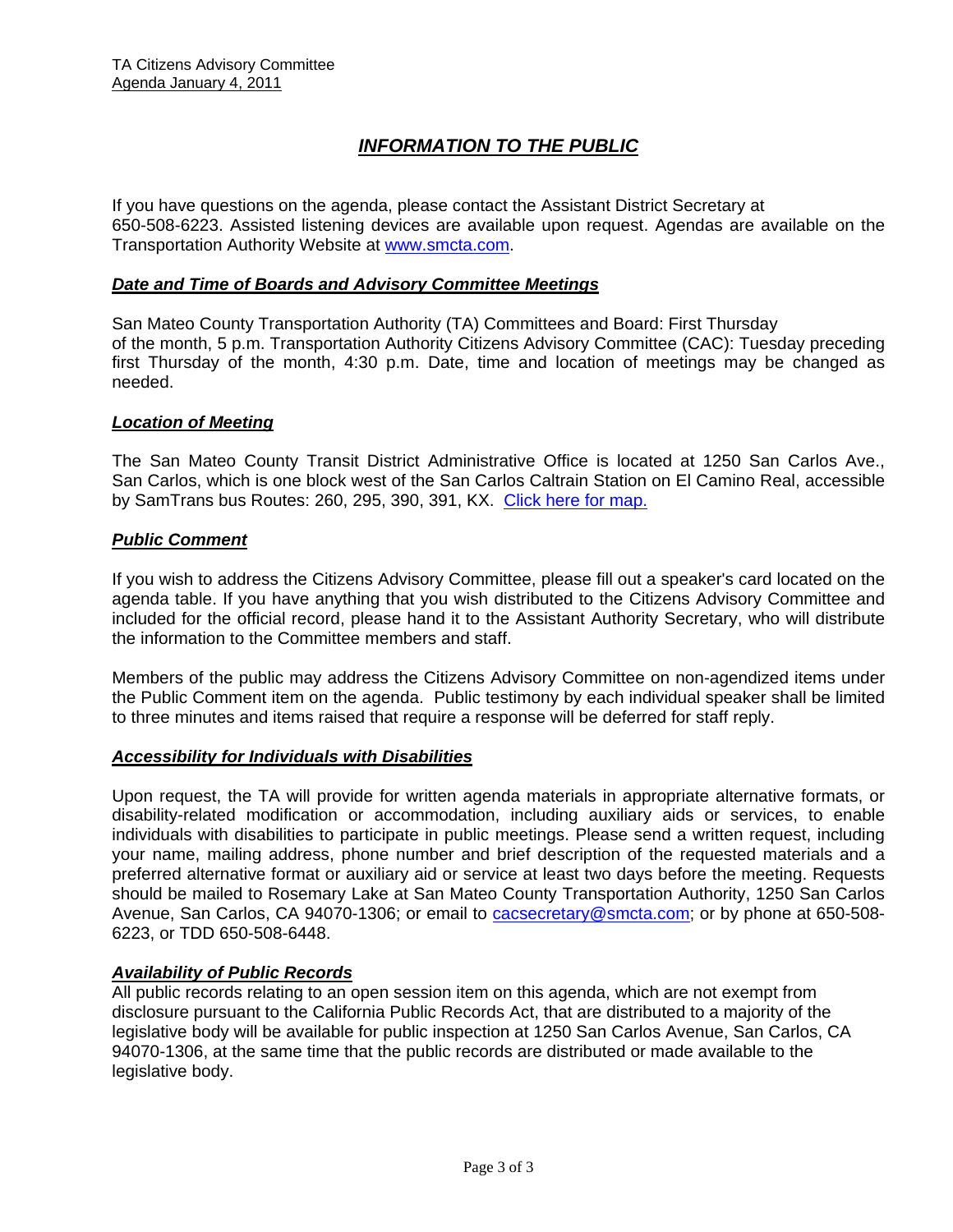### **CITIZENS ADVISORY COMMITTEE (CAC) SAN MATEO COUNTY TRANSPORTATION AUTHORITY (TA)**

1250 San Carlos Avenue, San Carlos CA 94070 Bacciocco Auditorium, 2<sup>nd</sup> Floor

## **MINUTES OF NOVEMBER 30, 2010**

**MEMBERS PRESENT:** B. Arietta, J. Bigelow, P. Dixon (Chair), R. Hedges, R. Hees, E. Lasensky, A. Mader-Clark, D. Maez , D. Mensing, L. Shaine, A. Vargas, J. Whittemore, P. Young, G. Zimmerman

#### **MEMBERS ABSENT:** J. Fox

**BOARD MEMBERS PRESENT:** C. Groom, K. Matsumoto, T. Nagel

**STAFF PRESENT:** M. Choy, S. Cocke, M. Espinosa, C. Goodrich, C. Harvey, J. Hurley, R. Lake, M. Martinez, J. McKim, T. Reavey, M. Scanlon, M. Simon, L. Snow

Chair Pat Dixon called the meeting to order at 4:33 p.m. George Zimmerman led the Pledge of Allegiance.

#### **APPROVAL OF MINUTES**

Jim Whittemore said, on page 3 of 9, he asked if the documents could be provided in Word format. He asked if he could get the financial information in any form of fielded format.

Director of Finance Trish Reavey said she provided Mr. Whittemore, through Assistant District Secretary Rosemary Lake, feedback after discussing this with Deputy CEO of Finance and Administration Gigi Harrington and Ms. Harrington was not comfortable issuing financial statements in that format.

A motion (Bigelow/Hees) to approve the minutes of October 5, 2010 was passed.

### **PUBLIC COMMENT**

TA Director Karyl Matsumoto said she was extending holiday wishes to all on behalf of TA Chair Rosanne Foust who was unable to attend. On behalf of the TA Board, she thanked the CAC for the wonderful work they do and said the CAC vets the Board agenda so well she doesn't have to go through the material with a fine-tooth comb, which makes her work so much easier.

Richard Hedges and Elizabeth Lasensky arrived at 4:40 p.m.

#### **PRESENTATION – HIGHWAY PROGRAM IMPLEMENTATION UPDATE**

Manager, Programming and Monitoring Melanie Choy presented Part 1: Context. She said staff would like feedback from the CAC on project criteria and prioritization. Ms. Choy reported:

• Staff is looking at New Measure projects for the Highway Program as part of the effort to develop a comprehensive plan that lists and prioritizes projects. The Plan will be developed in 2011 and updated on a regular basis.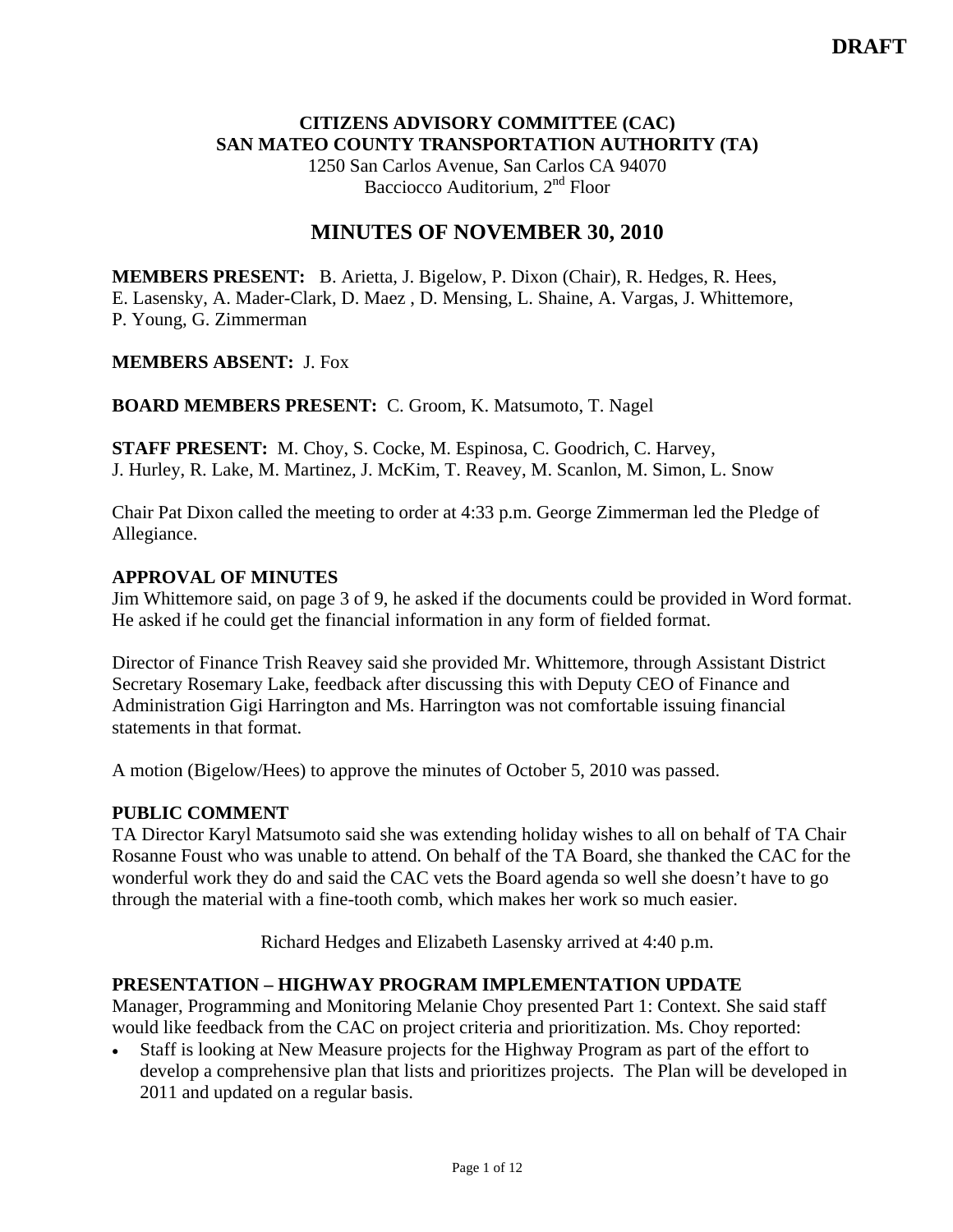- Staff met with an ad hoc committee of city managers and public works directors in 2007 to develop a set of key principles to pull into the Highway Plan effort which included:
	- o All original Measure A funds will remain with original Measure A projects.
	- o Like projects will compete with like projects.
	- o Rotate funding in each sub category.
	- o Local agencies participate in sponsoring projects.
	- o Measure A dollars could contribute to the early phases of a project such as environmental, getting a project into a ready state to apply and capture other funds.
	- o The focus would be leveraging funds for construction through other fund sources.
	- o Geographic equity is part of an overall policy.

#### Barbara Arietta arrived at 4:46 p.m.

Mark Goga with Wilbur Smith & Associates reported on Part 2: Current Highway Plan (Plan) work.

- The planning process involved two parts: Part 1, which is completed, includes project assessment, prioritization methodology, and project prioritization. Part 2 includes full funding strategy, allocation and strategy.
- Discussion and input associated with Part 1 have been completed with the City/County Association of Government's (C/CAG) Technical Advisory Committee, the city managers and continuing with the CAC at this meeting and the TA Board subcommittee on December 2.

Doris Maez arrived at 4:48 p.m.

- Project scoring includes assessment of 27 nominated projects, 11 of which are key corridor projects as identified in the Expenditure Plan and described in the Strategic Plan. There are also 16 supplemental projects and they fall into highway, interchange or arterial types. Each of these projects can be distinguished as a coastside or bayside project and by who benefits geographically. There are also 13 carry-over projects from the original Measure A in a variety of states of completion.
- Methodology criteria were consistent with the Strategic Plan and included reduction of congestion and increased throughput on roads and highways based on non-weighted measures of need, readiness, policy consistency, effectiveness and sustainability.
- Projects were differentiated on scoring, weighting and ranking.
- Evaluation scores prioritized Key Congestion Corridor (KCC) projects and supplemental projects for freeway, interchange and arterial projects based on the total percentage of Highway Plan criteria.
- Next steps involve developing a full funding strategy for each project, Measure A allocation Plan and policy recommendations, adoption and biennial update and/or call for projects.

Larry Shaine asked for clarification of KCC and supplemental projects referencing the Woodside Road arterial (supplemental) between Highway 101 and El Camino Real. Mr. Goga said the Expenditure Plan distinguished projects into one of two broad categories, which reflect the commitment of funds. Voter-approved Measure A receipts are programmed into these two pots, and a larger share has been assigned to accrue into the KCC pot than supplemental pot because it was estimated the KCC projects had frontline importance and needed a commitment of funds rather than a renomination of projects that might dilute the potential for those to be completed. This provides that a targeted amount will be available to the KCC projects over the life of the new Measure A.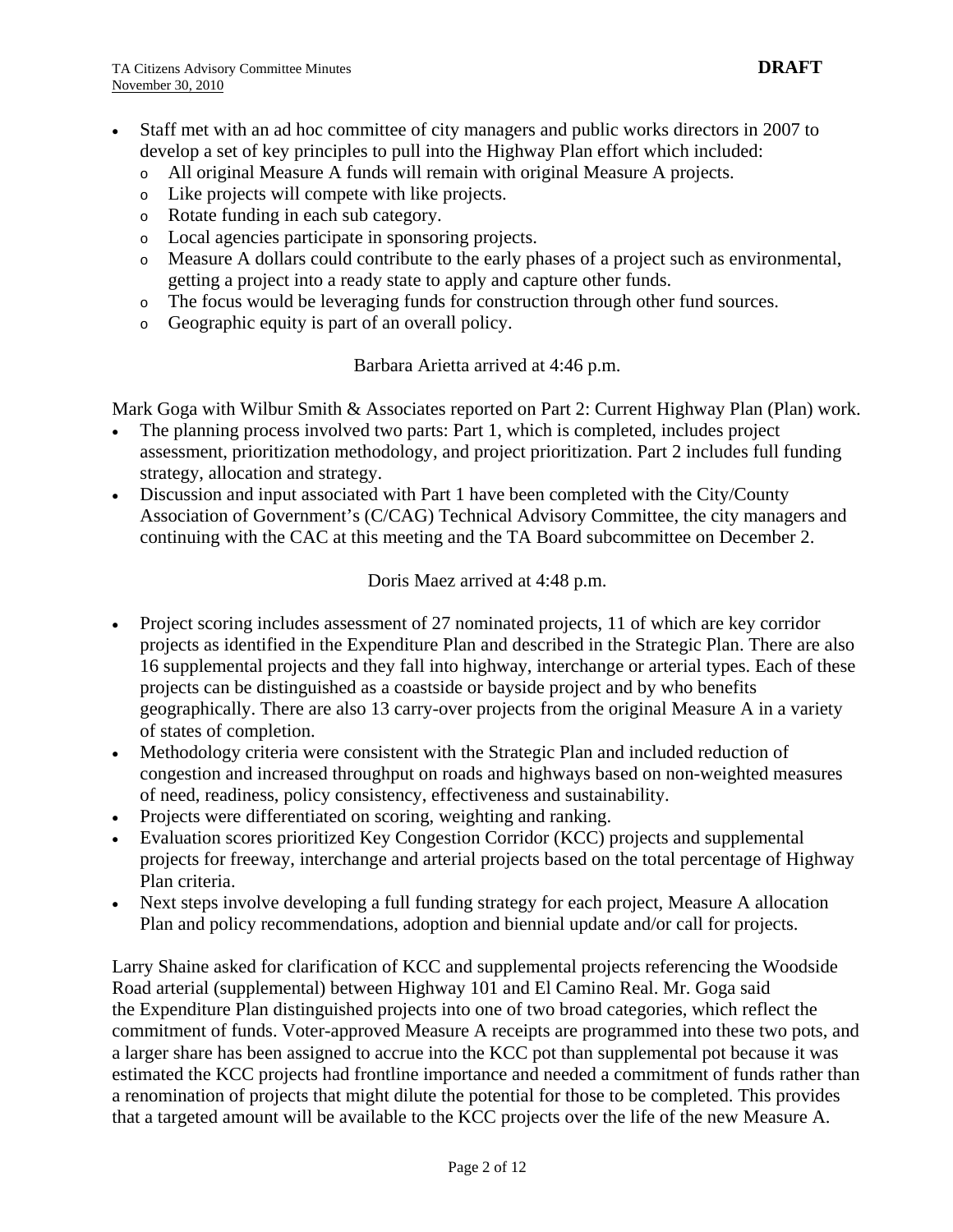Mr. Shaine asked if there are provisions to move a project from KCC to supplemental given changing conditions. Mr. Goga replied no. Projects assigned to the KCC group are fixed and are the only ones that can draw funds that accrue in the KCC pot. There will be no new KCC projects over the life of Measure A unless the voters adopt a change.

Mr. Shaine said a lot of money could be spent on the interchange, which would then meet with a slow El Camino Real arterial.

Randy Hees suggested the definition of KCC and supplemental categories be identified early on in the presentation and the acronym, KCC, should be explained. He asked if there is a system to say original Measure A projects are gone and there is surplus money or, is there a way of adding new Measure A money into original Measure A projects. Mr. Goga said the issue cited is apparent and it is trying to be resolved.

Daniel Mensing arrived at 5:15 p.m.

Ms. Choy said staff is focusing on new Measure A funds and Mr. Hees' point may be looked into as a next step.

Mr. Hees said slide 5, referencing ad hoc committee key principles, mentions "Measure A dollars contribute to phases up to design." This is a technical term and he suggested using the term, "Up to a state of readiness." He said the slide on Project Differentiation listed, "27 Nominated Projects," and asked who nominated these projects, or are they identified projects. Mr. Hees said some are identified by the TA and it might be a better use of language unless they are truly nominated by outside agencies. Mr. Goga said they were. This was looked at in the original call for projects that were included in the nominations and in advancing into the voter measure. The typical project sponsors were cities. The Highway Plan will have greater documentation for the public to access understanding of that process and history.

Mr. Hees said the list of methodology criteria is critically important. He said Highway Plan Criteria on slide 13 are not in the same order as the Highway Plan Criteria on slides 14 and 15.

Mr. Zimmerman commended Mr. Goga on having periodic review every year to make sure priorities are in order because times and needs change. Mr. Zimmerman said it is important to highlight the overriding fiscal constraints the TA is currently operating under and will in the future.

Ms. Lasensky referenced the recently approved project in Menlo Park that will impact Marsh Road and access to the Dumbarton Bridge. She said, in anticipating future requests for funding or construction projects as times change, it is important to spell out how projects like that might be brought on, how they would be identified and how the funding would apply. Mr. Goga said the goal in Part 1 was to explain, from the static sense, how this would be examined. Discussion is now focused on the more dynamic issues without marginalizing projects already in the queue. The outcome is to have a program that will have opportunities for other projects spelled out in how they can be introduced either in the call for project, or if there is an urgent need, there is a funding/leveraging opportunity that will really benefit the county and represent a good value.

Barbara Arietta said she understands the project enumerators will draw the funds going forward.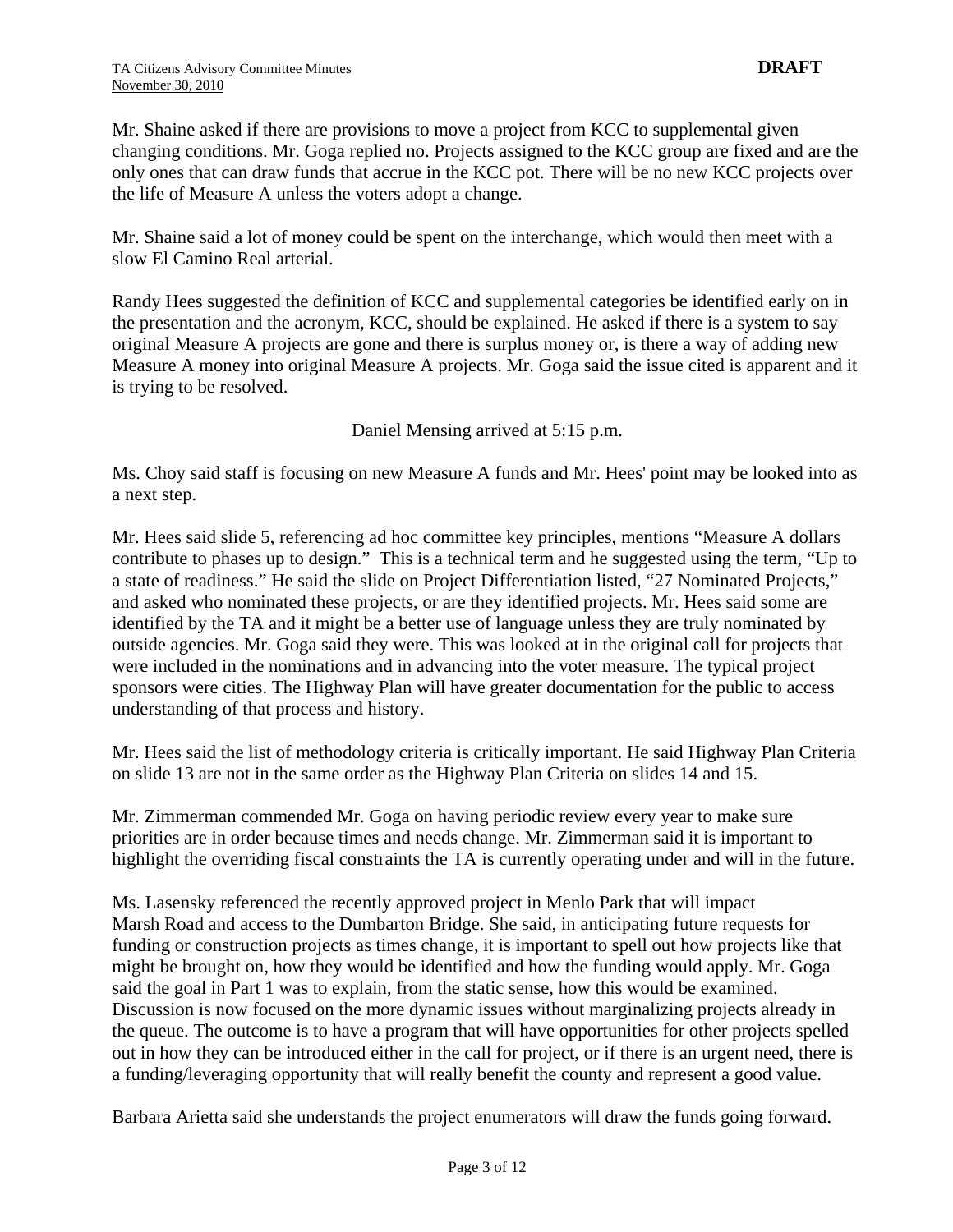Mr. Goga said these projects are currently known to be eligible for Measure A funds, which means they have not been withdrawn or completed by some other method.

Ms. Arietta asked what will happen to TA Project 615 Fassler Avenue to Westport Drive Project, which is controversial and not mentioned as a supplemental project in the Plan even though it is included in the TA Capital Project's Summary. Mr. Goga said this project was entitled under the original Measure A and identified in the 1988 Measure and its funding is drawn from the original account. He said there are several potential ways this project could, in the future, draw from the 2008 Measure. Right now it must be decided if it's fully eligible for monies under the earlier account, which have not been fully dispensed. He said, perhaps, that is how this project will leverage Measure dollars against whatever funding sources might be available to it.

Ms. Choy said staff has been currently focusing on the 2004 Measure and since that was not listed in the Plan it wasn't reviewed. She said staff may consider it as the Plan moves into Part 2, which is when all the funding is being reviewed for distribution amongst the projects. Staff might have to bring in the discussion of the original Measure projects. Staff is currently not proceeding this way. Staff might make a shift to look at this with today's feedback.

Ms. Arietta said, according to the TA Capital Project's Quarterly Report, this is funded through the first quarter of Fiscal Year (FY) 2011. She asked if there are any plans beyond that. Mr. Goga said the actual programming of monies that aren't part of this process, either the 2004 Expenditure Plan process or other commitments that were made to the project beforehand and are pending, are not part of the purview right now.

Ms. Choy said decisions are made a phase at a time and once a project completes a phase, staff then entertains funding for future phases on that project. Funding for that future phase has not been discussed because the current phase has not been completed.

Mr. Whittemore asked about the acronym, CIP. Mr. Goga said CIP is a Comprehensive Investment Expenditure Plan [sic].

Mr. Whittemore asked if this Plan is a new methodology for prioritizing things by assigning points and trying to divide them into the existing pool. He asked how this is different from the prior methodology, what is its intended improvement, and is there a specific project in the past that would have not occurred by adopting this process.

Mr. Goga said the intent of funding measures is to apply to a broad group of projects that may come forward and not have their own prioritization already assigned. Communities struggle with this because priorities change. So the intent is to try and cement a process by which communities can find a transparent reflection of how those monies will come forward, and what is the avenue for them to be assigned to an improvement that will benefit the community. Measure A sales tax monies apply to more than just the Highway Program and that is why this process is a subset of a bigger one. It is important because interest is so high and the amount of money can't pay for everything. The honest attempt is to objectively distinguish projects in consideration of the Strategic Plan. Mr. Goga couldn't speak to a past example but said it is best to look forward.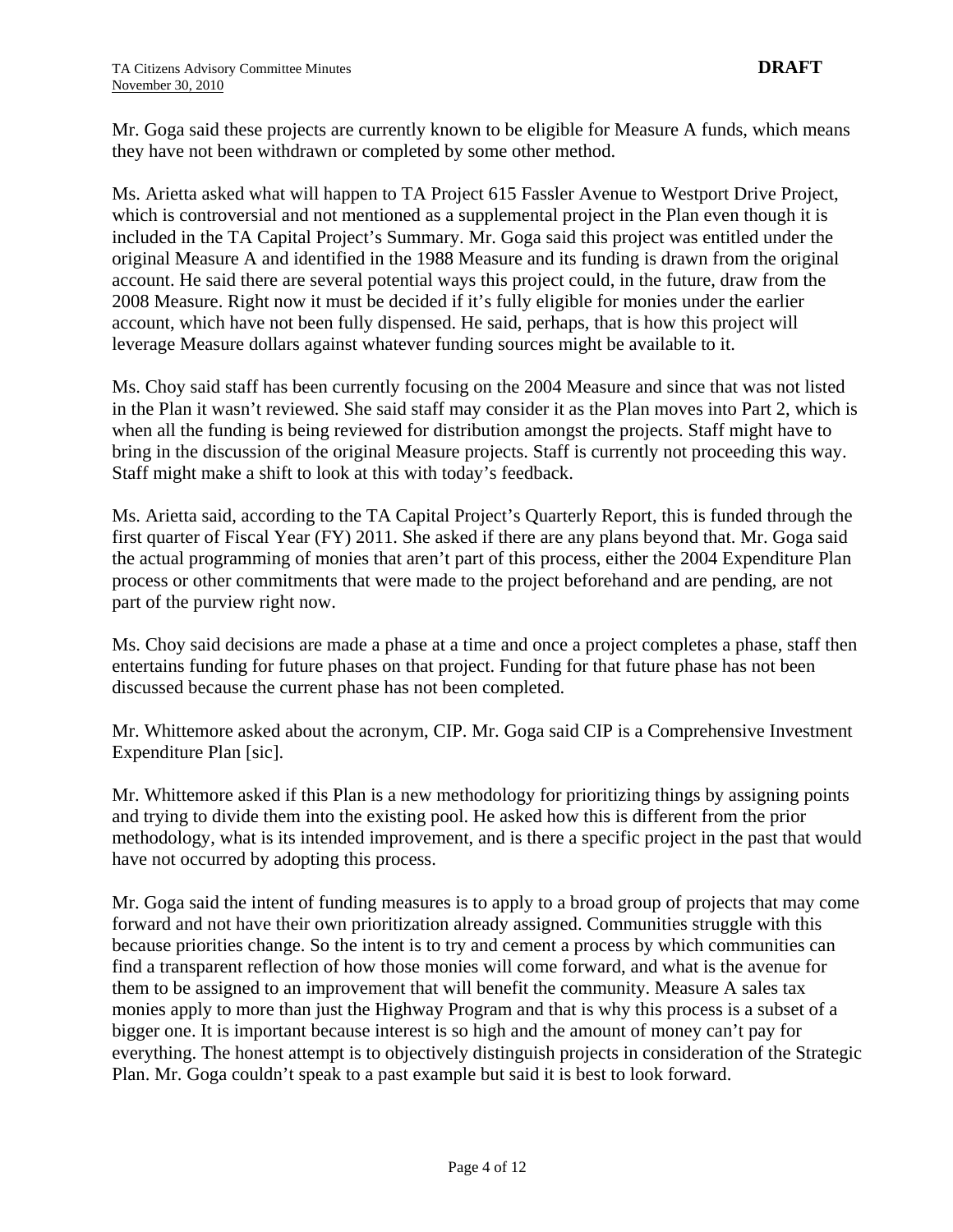Mr. Whittemore said he has no complaints with weighting of numbers and the Plan seems logical. His concern was how it has changed from the past and is staff certain it's an improvement.

Mr. Hees said the original Measure A had a very rigid list of projects and the bigger problem concerned which would go first. This was decided by which could rise to the top through engineering, funding and political support.

Jim Bigelow said the Plan doesn't indicate local consensus of a community or a city council or several cities. For example, if a project is weighted 45 percent on the first item and that is achieved, but then hits a wall in acceptance of the final product, how is that addressed. Some large projects are very complicated and some are much simpler so some could get to an environmental clearance faster than a complicated project. He said, if the smaller project can move faster in the process and get to a state of readiness, but there is a bigger project that may score very high on congestion relief, is there satisfaction in the new scoring with the limited funds in the new Measure, that over time the most could be achieved in congestion relief through this scoring method and that some smaller projects wouldn't jump ahead and eat the limited funds in the category. Mr. Goga said there is a high need for consensus in the community. The goal with the Plan is to set a process in place for money to flow to projects. In reviewing future commitment of funds to the point of a project being ready for construction, the CIP tries to reflect an honest programming forward pace of that project so all supporting the project can see those dates out there. If there is a consensus issue, there is potentially some pressure to build towards that milestone due to future funding commitment hinging on consensus. Mr. Goga said the Plan doesn't focus on phasing at the outset. It is inherent on the project sponsor to know that if they elect to phase something, the phased piece for advancement, relative to the others, might have to show equal or better value.

April Vargas referenced the slide on project differentiation and said it wasn't clear if the 13 carryover projects from the original Measure were included in the 27 projects or were in addition to the 27. Mr. Goga said these are included. She suggested the sentence read, "13 carry-over projects from the original Measure are included in this total."

Ms. Vargas asked about slide 15, Highway Plan Criteria-Effectiveness: Additional point if a top performer among comparable projects. She asked for clarification of a top performer. Mr. Goga said this is in comparison to like projects. He said if three interchange projects were assigned to the supplemental category, and one project had an opportunity to eliminate person delay hours by one million hours annually, another could do it by a half a million and a third by 100,000; that might be one indicator to order those three points.

Ms. Vargas referenced Highway Plan Criteria-Sustainability: Project Supports Transit and/or Transit Oriented Development (TOD). She said there is increased interest and concern in the county that not only does the county have to provide roadway space for people who want to drive but there needs to be a commitment on the part of all transportation agencies to find innovative ways to get people out of their cars. She said the county has done a lot with bicycle and shuttle programs and asked if those types of concerns would be covered in this criterion. She said this could be spelled out more specifically as alternative forms of transportation so it's doesn't appear these types of issues have been forgotten in favor of more and more lanes and cars. Mr. Goga said this is a wonderful consideration and not defined in the Strategic Plan that relates directly to the Highway Plan because the Highway Plan is really talking to the points of that infrastructure and the variety of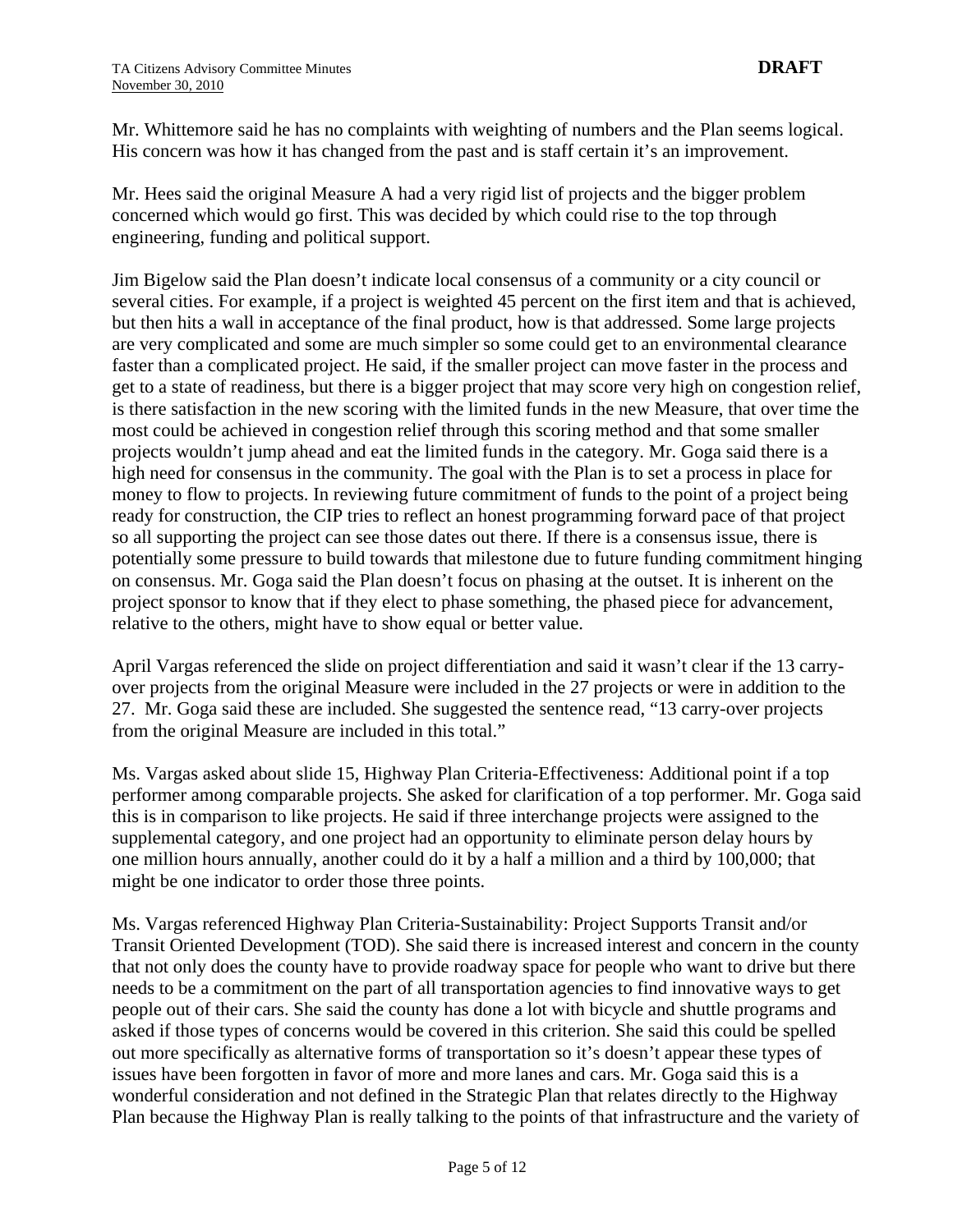vehicles included and how throughput can be improved and mitigate growing congestion. He said as projects come forward that offer alternative modes of travel as part of their definition, there could potentially be consideration. He said Ms. Vargas' comment might help staff to add something in if it is consistent with Strategic Plan guidance.

Paul Young left at 5:41 p.m.

A motion (Hees/Bigelow) that the CAC make a statement for the chair to carry through to the TA Board that the CAC heard the Highway Program Implementation update and is generally pleased with the direction, completeness, logic and process was approved.

#### **ITEMS FOR REVIEW – DECEMBER 2, 2010 TA BOARD AGENDA**

There was no discussion on the following items:

- 1. Acceptance of Statement of Revenues and Expenditures for September 2010 TA Item 3c
- 2. Acceptance of Statement of Revenues and Expenditures for October 2010 TA Item 3d
- 3. Approval of 2011 Board of Directors Meeting Calendar TA Item 3e
- 4. Adoption of the Amended Conflict of Interest Code TA Item 3f
- 5. SamTrans Liaison Report October 13, 2010 and November 10, 2010 TA Items 7a and 7b
- 6. Acceptance of the Quarterly Investment Report and Fixed Income Review and Outlook for the Quarter Ended September 30, 2010 – TA Item 10a.

#### **Approval of Minutes of October 7, 2010 – TA Item 3a**

Mr. Whittemore questioned the word "consist" on page 3 of 9. Mr. Hees suggested these comments are made by the TA and not to be changed by the CAC.

Mr. Zimmerman asked, on page 8 of 9, if construction for the US 101/Broadway Interchange will take from winter 2016 to completion in 2035. Director of TA Program, Joe Hurley said the year 2035 was a point of reference of how the intersections within the interchange are expected to operate in the future. Construction is scheduled to be a three-year period to be completed in 2016 if it begins in 2013.

#### **Acceptance of Statement of Revenues and Expenditures for the Period Ending June 30, 2010 – Unaudited – TA Item 3b**

Mr. Whittemore asked when the reports will be audited. Ms. Reavey said the final audited statements are scheduled for release in mid-December.

Mr. Whittemore asked if this was the normal timeframe. Ms. Reavey said the normal timeframe is between the end of November and mid-December.

### **Resolution of Appreciation to Outgoing Board Member, Rich Gordon – TA Item 6a**

A motion (Zimmerman/Hees) to sincerely endorse the resolution of appreciation in the context of transportation and for his outstanding endeavors and leadership in transportation planning as an elected official in San Mateo County was approved.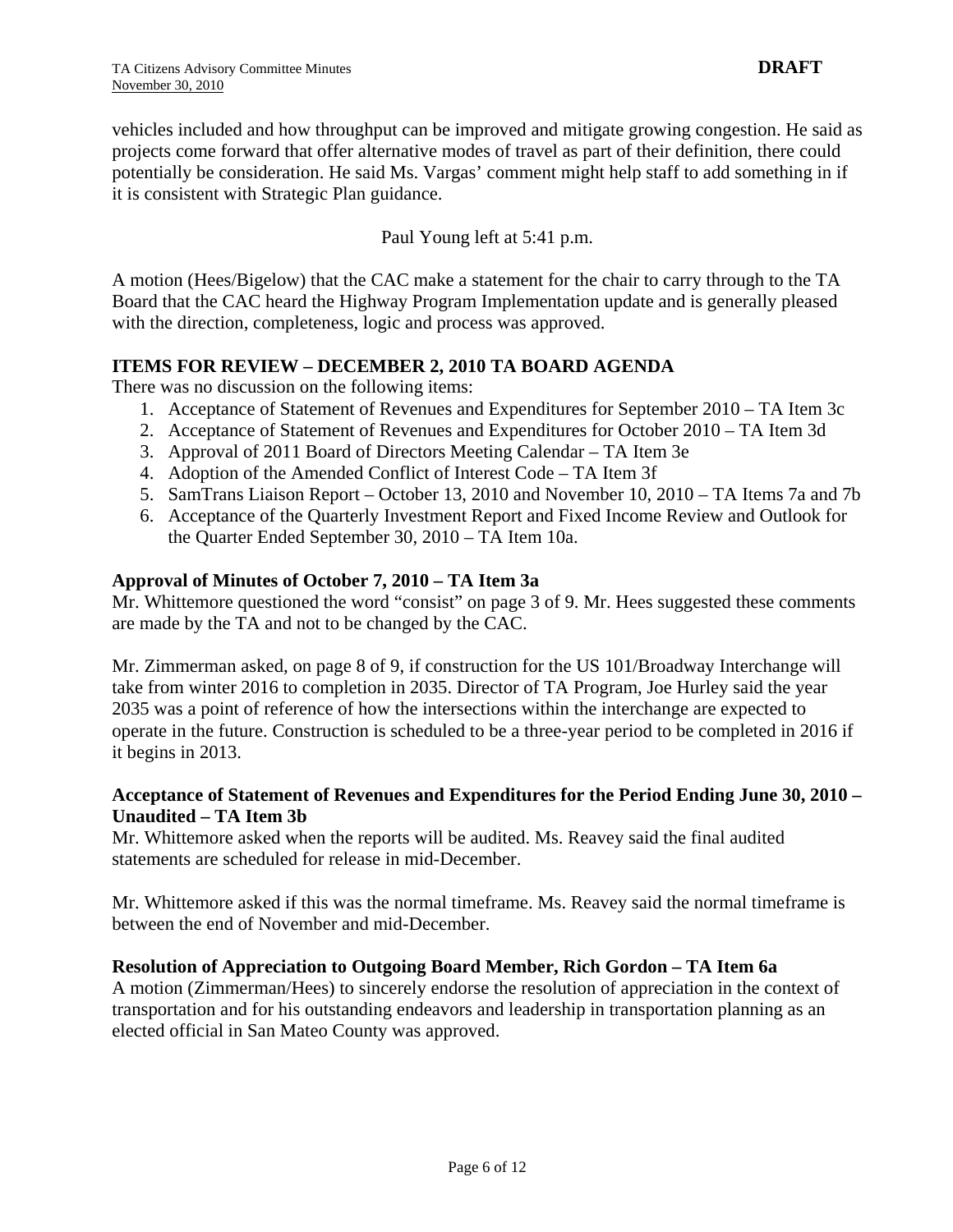#### **Authorize Allocation of \$80,000 of Measure A Funds to the San Mateo County Transit District for the Regional Bicycle Sharing Demonstration Program – TA Item 10b**

Manager, Planning and Research Marisa Espinosa said the allocation would support a three-year pilot bicycle sharing demonstration project. The project in San Mateo County is being led by SamTrans in partnership with both San Mateo County and Redwood City. The project will provide bicycles for short-term use twenty-four hours a day and seven days a week at self-service kiosks so people can check out bicycles. There will be bike stations and pods along transit corridors and near activity centers and attractions. This project will leverage over \$4.2 million from the Metropolitan Transportation Commission (MTC) through a Climate Initiative grant and \$2.2 million from the Bay Area Air Quality Management District. The program is a regional program so each county will have partners involved to make sure the program is implemented. The program will be tested for success and evaluated for scaling up.

Mr. Zimmerman asked who shares what. Ms. Espinosa said the bikes are for public use and there would be a system in place where people could use a Smart Card-type system, check out a bike, and ride. This type of program is available in Washington, D.C., Denver and in major European cities.

Chair Dixon said Caltrain commuters could check out a bike for their last-mile connection.

Ms. Lasensky asked how the requirement for helmets fits into a bike share program. Ms. Espinosa said staff will be working out the actual operational activities over the next several months. Some projects have and some have not required helmets.

Mr. Whittemore asked who receives the \$80,000 allocation. Ms. Espinosa said SamTrans. He asked if this could be held in hostage to SamTrans opening Pico Boulevard to bicycles. He said he would vote no on the resolution.

Mr. Hees made a motion to support the allocation and to attach an amendment saying we are very concerned about Pico Boulevard.

Mr. Hurley said he would have an offline discussion with Mr. Whittemore on his concerns about Pico Boulevard. Mr. Hurley said he wanted to uncouple the issues because bike share is a very valuable program and he would take up the discussions of Pico Boulevard with Mr. Whittemore after the meeting.

Mr. Whittemore asked that the Pico Boulevard item be agendized for the January meeting. He said he wanted to state to the TA Board that some of us at least share the concerns of the bicyclists who are concerned about Pico Boulevard. He said he supports the \$80,000 allocation.

Mr. Hees said, in his motion, the way he expected it is not so much that we are holding it hostage but we want to mention Pico Boulevard.

Rich Hedges assumed vetting for the bike share program will be like car share where it will be know in advance who is going to be part of the program and it will be fairly certain bikes will be returned. Ms. Espinosa said the program design will be developed over the next few months. Typically, for those types of programs, there is a subscriber base and they have to provide some type of identification in advance to be able to check out a bicycle. This is tied to a credit card or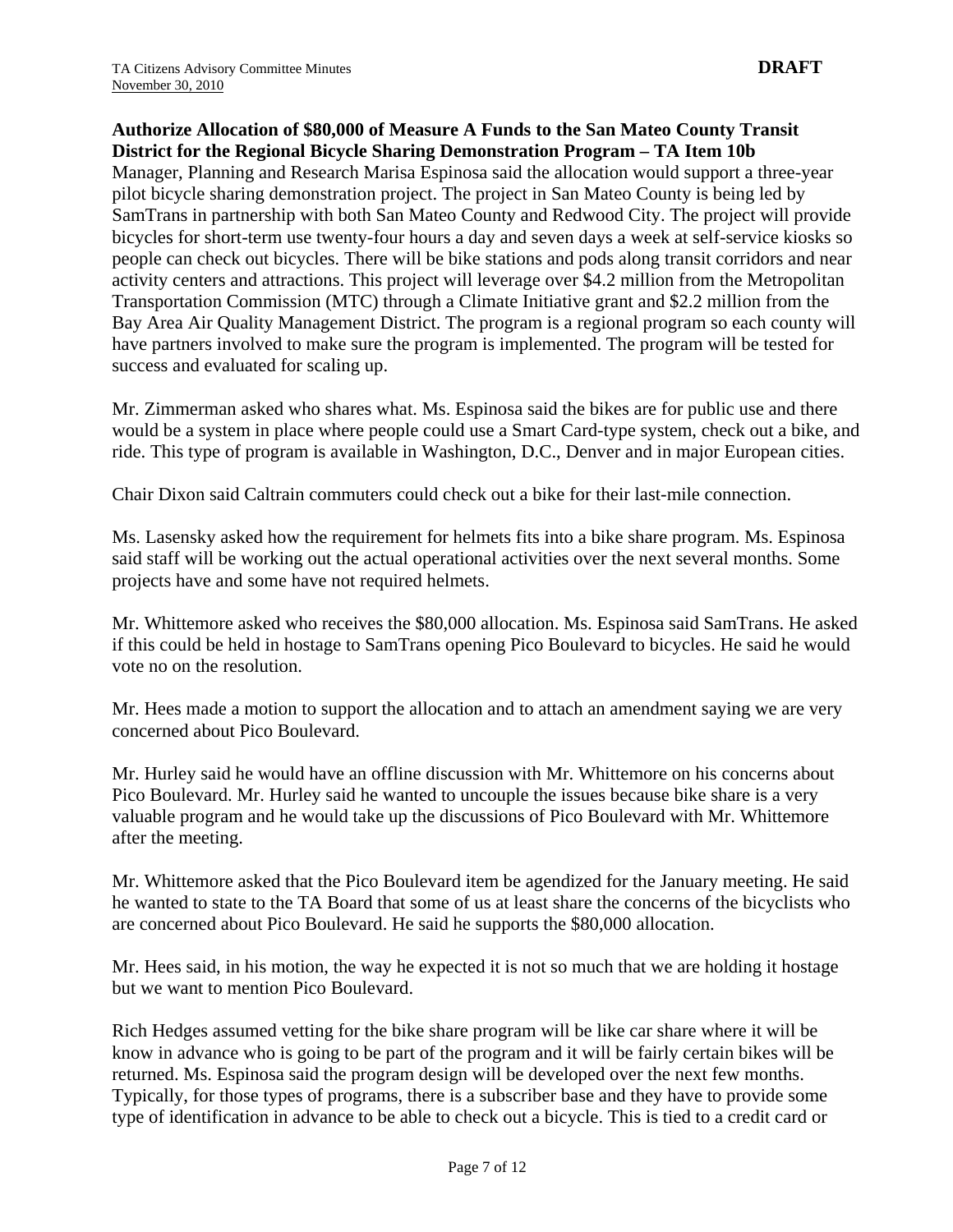some other form of payment so the user can be tracked if they are delayed in returning the bike or something happens to the bike.

Mr. Hedges asked if there would be a cost associated with checking out a bike. Ms. Espinosa said the idea behind having a subscription base is that it would help to make the program sustainable in the long run. As the program is developed, staff would look to see what is the appropriate pricing level.

Ms. Maez was concerned about liability. Ms. Espinosa said this will be part of program development and looking at risk management issues and liability.

A motion (Arietta/ Whittemore) to authorize allocation of \$80,000 to the San Mateo County Transit District was approved.

#### **Authorize Allocation of \$120,000 in Measure A Funds to the San Mateo County Transit District for Making the Last Mile Connection Pilot Program – TA Item 10c**

Manager, Strategic Development Corinne Goodrich said this allocation of FY2011 Alternative Congestion Relief funds as matching to a \$1.5 million grant from MTC is for the last mile connection. The program is administered by SamTrans in partnership with the City/County Association of Governments (C/CAG), the Peninsula Congestion Relief Alliance (Alliance), San Mateo County and Redwood City. Strategies of SB 375 (transportation planning and sustainable communities) being developed for the Bay Area will not kick in for five to 20 years as development patterns are changed. This project will show what Transit Demand Management can do right now to change people's behavior in how they travel with a focus on employers, employees and residents in downtown Redwood City. Strategies include regional bike sharing, electric vehicle charging stations, short-distance vanpools, targeted employer marketing, and a telecommute program. SamTrans will do three carpool pods and targeted residential marketing.

Mr. Zimmerman asked if Caltrain would be incorporated into the program because public employers gave Caltrain discounts in the past. Ms. Goodrich said absolutely. She said this program doesn't provide discounts to ride Caltrain but Caltrain would be actively marketed. The focus of this program is the Redwood City Caltrain Station.

Mr. Hees asked, with the new Measure A and uncoupling of shuttles from transit systems management, what does \$120,000 do within the budget and how does it fit in with the Strategic Plan and spending limits. Mr. Hurley said there is sufficient capacity to cover this allocation and this is considered a special circumstance because there is an opportunity to leverage other dollars.

Ms. Lasensky said people work odd hours and weekends and asked if various work styles will be accommodated especially considering Caltrain and SamTrans service changes. Ms. Goodrich said many of these measures could be used almost any time of the day but there are always challenges with some schedules. She said the goal of the program is to market what is currently available and to market some new alternatives. She said there will be a lot of hands-on work with employers and employees to explain all options available.

Mr. Bigelow said he is a member of C/CAG's Congestion Management and Environmental Quality Committee representing business. He introduced TA Director Terry Nagel and said, through her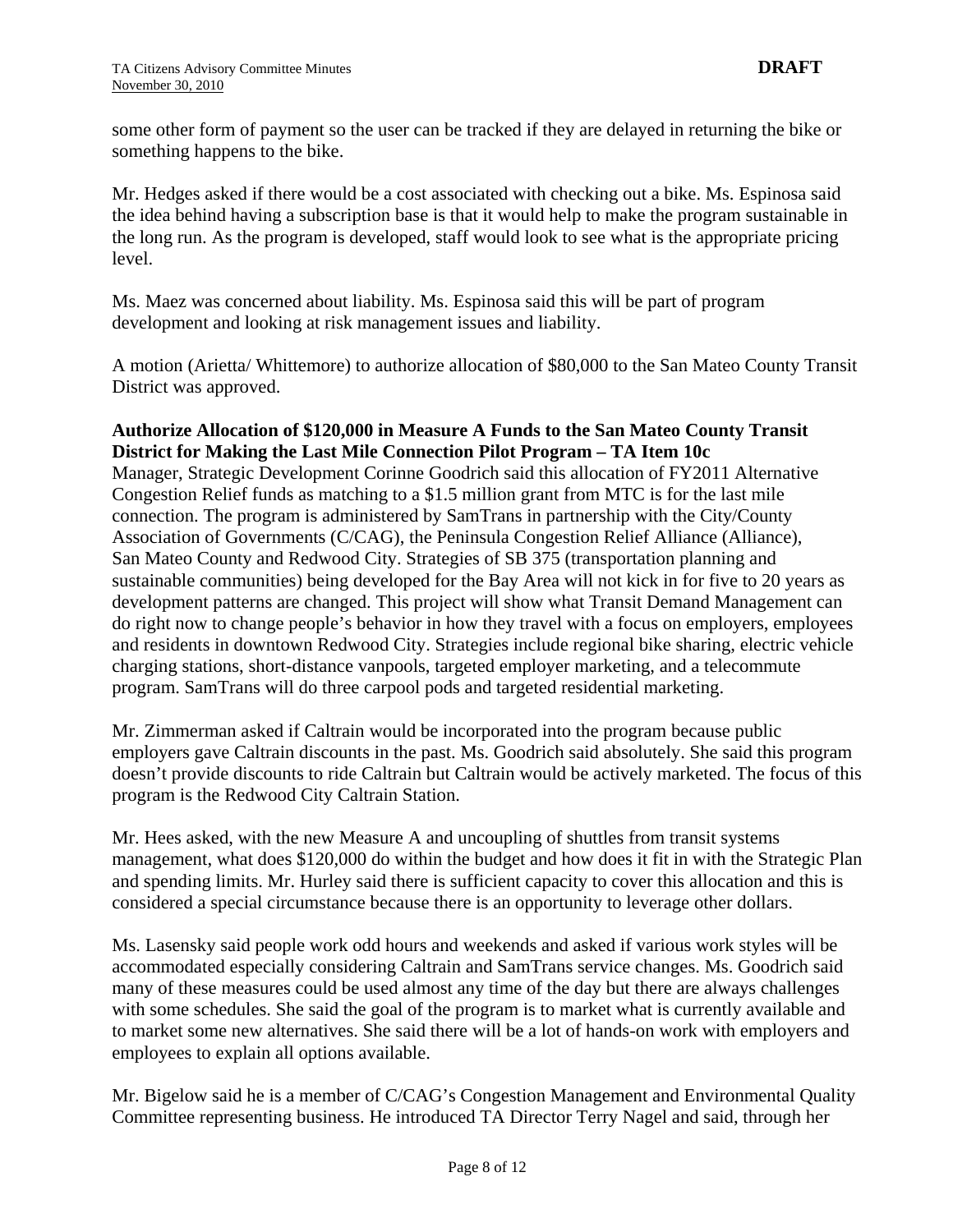suggestions and working with C/CAG, they are in the process of reaching out to all of the chambers, and the San Mateo County Economic Development Association to push a program for increasing transit ridership and tax deductible benefits by employers.

Mr. Whittemore asked if \$1.8 million will last through both the two-year program and the sixmonth evaluation and if the \$120,000 TA allocation is the sum total of the investment of this for Measure A. He asked if all funding sources were secured. Ms. Goodrich said the Alliance will line up employers who will implement the vanpool and it will depend on the employer. She said the funding is secured.

Austin Mader-Clark asked if the electric vehicle chargers could be solar or renewable.

A motion (Bigelow/Hedges) to aggressively urge support and leveraging and continued countywide outreach for the Last Mile Connection Pilot Program was approved.

Mr. Shaine asked about timing. Ms. Goodrich said funding is expected in March and it will take a year to develop implementation.

#### **Update on State and Federal Legislative Program – TA Item 11a**

Mr. Hurley said Government Affairs Manager Seamus Murphy had a schedule conflict but invited the CAC to forward any questions/comments for follow up by Mr. Murphy.

#### **Program Report: Pedestrian and Bicycle – TA Item 11b**

Senior Planner Stacy Cocke said this presentation covers Measure A Pedestrian and Bicycle Program (bike/ped), call for project details and upcoming schedule. Ms. Cocke reported:

- The policy has been anchored by the 2004 Expenditure Plan, the Strategic Plan and Implementation Plan, which outlines a biennial call for projects, the project evaluation and criteria.
- The goal is to encourage programs that encourage bikes and walking. Three percent of the Measure A funds are allocated for bike/ped projects. The upcoming call for projects is for FY2012-2013.
- Anyone can initiate a project but a city or the county must sponsor the project. There will be an application workshop with site visits and the TA and C/CAG will evaluate, and prioritize applications. Staff will solicit CAC input on the list of recommended projects for funding followed by TA Board approval. The call for projects will be in January 2011, applications are due mid-March with TA Board adoption in July.
- Evaluation scoring criteria include project need, consistency, readiness, effectiveness and sustainability.

Ms. Maez asked if criteria will be weighted similar to the Highway Plan. Ms. Cocke responded that the Implementation Plan outlines the actual scoring criteria but doesn't weight or assign numbers.

Ms. Vargas asked if the number of projects for approval will be determined by how much each costs or will there be a minimum number of projects evaluated. Ms. Cocke said there is no idea of how many projects will be seen and there is no proposal to set a maximum or minimum value. The deciding factor will be how much money will be in the TA and C/CAG pots to spend.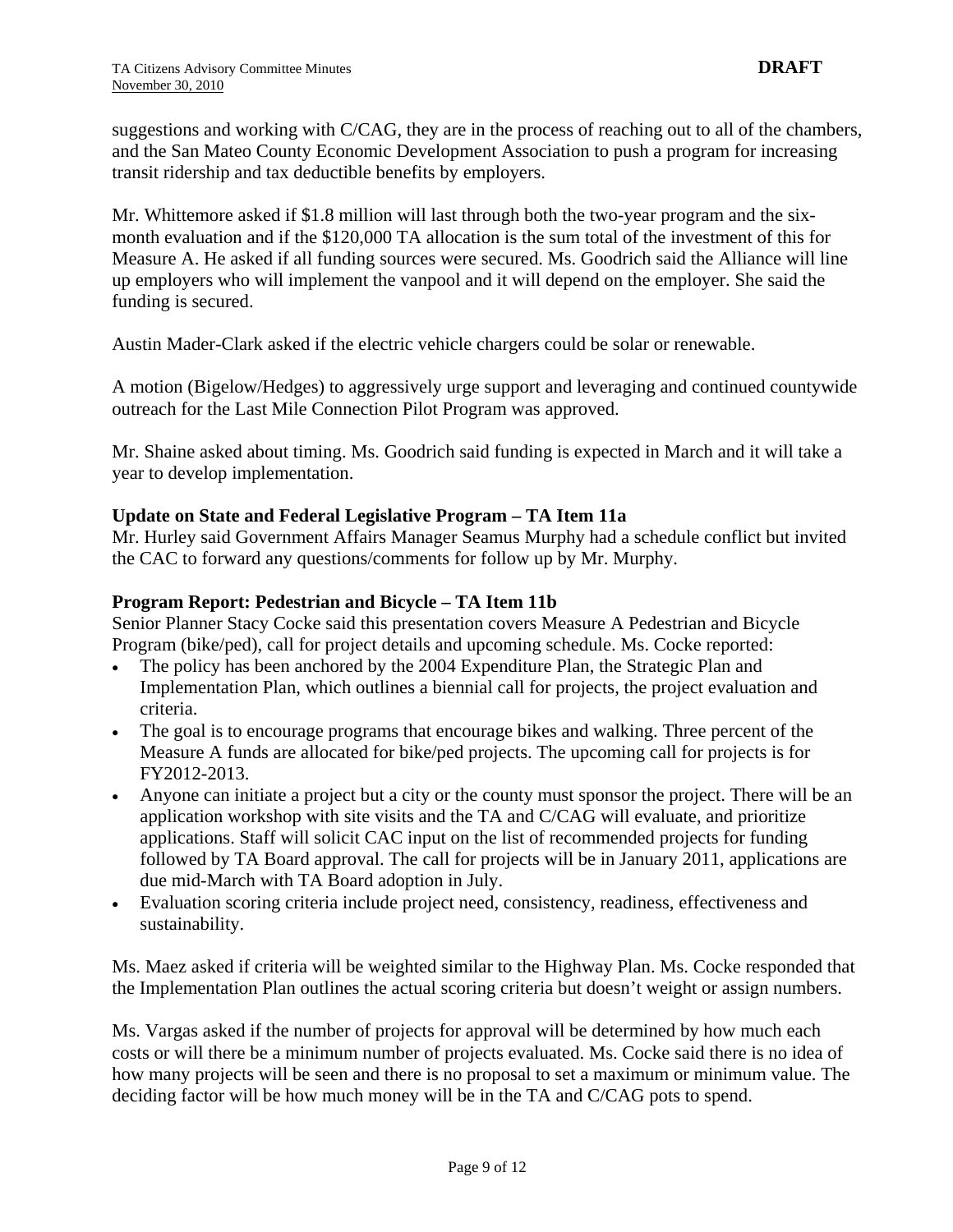Mr. Whittemore asked about project outreach. Ms. Cocke said this is not finalized but will be similar to the initial process done with the shuttle call for projects. The goal is to give everyone a heads up in advance in order to set aside resources needed to fill out the application.

Chair Dixon asked if the Bicycle Advisory Committee (BAC) is up and running. Executive Director Michael Scanlon said the committee has had two meetings. Ms. Cocke said she has discussed the program with BAC liaison Todd McIntyre, Manager, Community Relations.

John Hoang from C/CAG presented an update on the Comprehensive Bicycle and Pedestrian Plan (Plan).

Mr. Hoang reported:

- C/CAG is working in partnership with the TA.
- A pedestrian component is being added to the Plan.
- Input is being requested from all cities in the county because the cities will be constructing the projects.
- There are 247 miles of existing bikeways and conditions have been identified as to which projects to include. A preliminary goal is to include an additional 256 miles of on and off-street bikeways.
- The goal of the countywide Plan will be to improve safety built on strong local support in conjunction with locally adopted plans.
- Project grouping identifies all the bikeway routes including El Camino Real and coastal corridors, major crossings, access to transit and regional trails.
- The Plan will provide a countywide vision to identify bike/ped zones, develop a countywide bikeway network, identify funding and encourage cities and the county to implement projects.
- Surveys were completed with cities through July to November. Scheduling includes an open house in October, public review of the draft in January, final draft in February and the final plan in March.
- Project website is sanmateocountybikepedplan.org

Ms. Maez asked about provisions for motorized transit on trails including Segways and electric bikes. Mr. Hoang said there may be motorized vehicles that will utilize the same facilities. This has not been discussed but will be taken into consideration.

Ms. Arietta said there is quite a bit of Segway use in Pacifica. She asked about improvements for coastal access including Pacifica. Mr. Hoang said Half Moon Bay has been extending their bike/ped path along Highway 1. He said Pacifica identified some projects that lead to the new tunnel.

Mr. Hedges said there has been a tremendous increase in immigrants riding bikes to work and doing so in many unsafe places. The downtown business community in San Mateo has asked for safer bikeways for workers. He said there is a lot of effort to make the bike plan safer in these congested areas even it if means shrinking automobile lanes. Gas prices will continue to escalate and there will be more and more people who work for low wages biking to work.

Ms. Lasensky asked if there will be facilities on bikeways for bike repair, first aid stations and call boxes for emergencies. Mr. Hoang said C/CAG is addressing facilities at Caltrain stations. He said C/CAG would look to the cities and county for this because they will be designing the projects; this is a good point to address for inclusion in the Plan.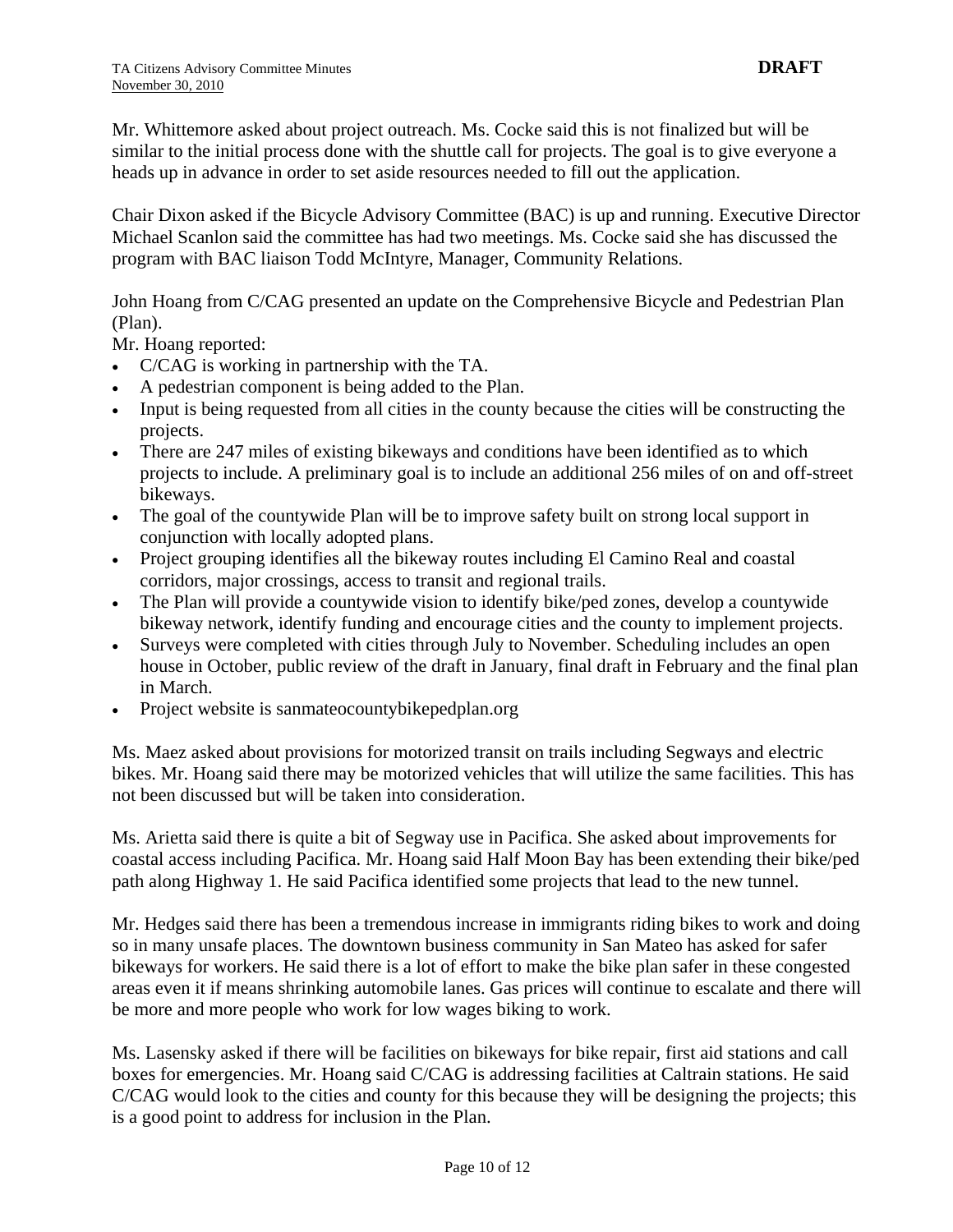Mr. Hees said the schedule indicates C/CAG will be issuing a call for projects potentially before the final draft or Plan and asked how C/CAG will tell people what they should be submitting if they don't have the regional plan to be in compliance with what is being put out. Mr. Hoang said C/CAG is working with the cities and he feels confident once the draft Plan is out, most of the categories of the projects won't change that much.

Mr. Whittemore said the open house was excellent. He said this process is further along than people think and suggested people go to the website for additional information and maps.

Chair Dixon constantly sees bicyclists who don't pay attention to arterials or signals. She said it should be made clear that bicyclists should have to get insurance in the same way as automobiles drivers.

A motion (Whittemore/Hedges) to support the Bicycle and Pedestrian Plan was approved.

#### **Capital Projects Status Report – 1st Quarter Fiscal Year 2011 – TA Item 11c**

Mr. Hurley said the report is in the agenda package and he will be happy to respond to any questions.

#### **REPORT OF THE CHAIR – PAT DIXON**

Appointed Mr. Hees, Mr. Bigelow and herself to the nominating committee for 2011 officers.

#### **REPORT FROM STAFF – JOE HURLEY**

Mr. Hurley applauded the CAC and their continued contributions to the quality of life in San Mateo County. He said he never ceases to be amazed by the commitment of the group to better the community, their level of effort in preparation for the meeting and depth of questions asked. He reiterated Director Matsumoto's comments that she appreciates the efforts this group does because when the agenda comes before the TA Board, it has been scrutinized.

Mr. Scanlon congratulated the CAC and extended thanks for the great job done. He said his work puts him in contact with people across the nation and he takes pride in how fortunate he is to talk about how engaged our CACs are and about the level of commitment that is reflected by the members. He said the CAC is well represented at TA Board meetings by Chair Dixon, Mr. Bigelow and other CAC members and the perspective brought is very important. Mr. Scanlon said people from generations to come will benefit because of the work done by the CAC. He wished all a safe and great holiday season.

Mr. Scanlon said he has seen six to seven pages of comments come across his desk from the Silicon Valley Bicycle Coalition about bike plans. He said the bike community is very involved.

Chair Dixon introduced Deputy CEO Chuck Harvey and Executive Officer Public Affairs Mark Simon.

#### **COMMITTEE COMMENTS**

Mr. Whittemore said there was a bad article in the October 6 *San Mateo County Times* about salaries, which included misinformation. He asked if he could have a copy of the statement read by